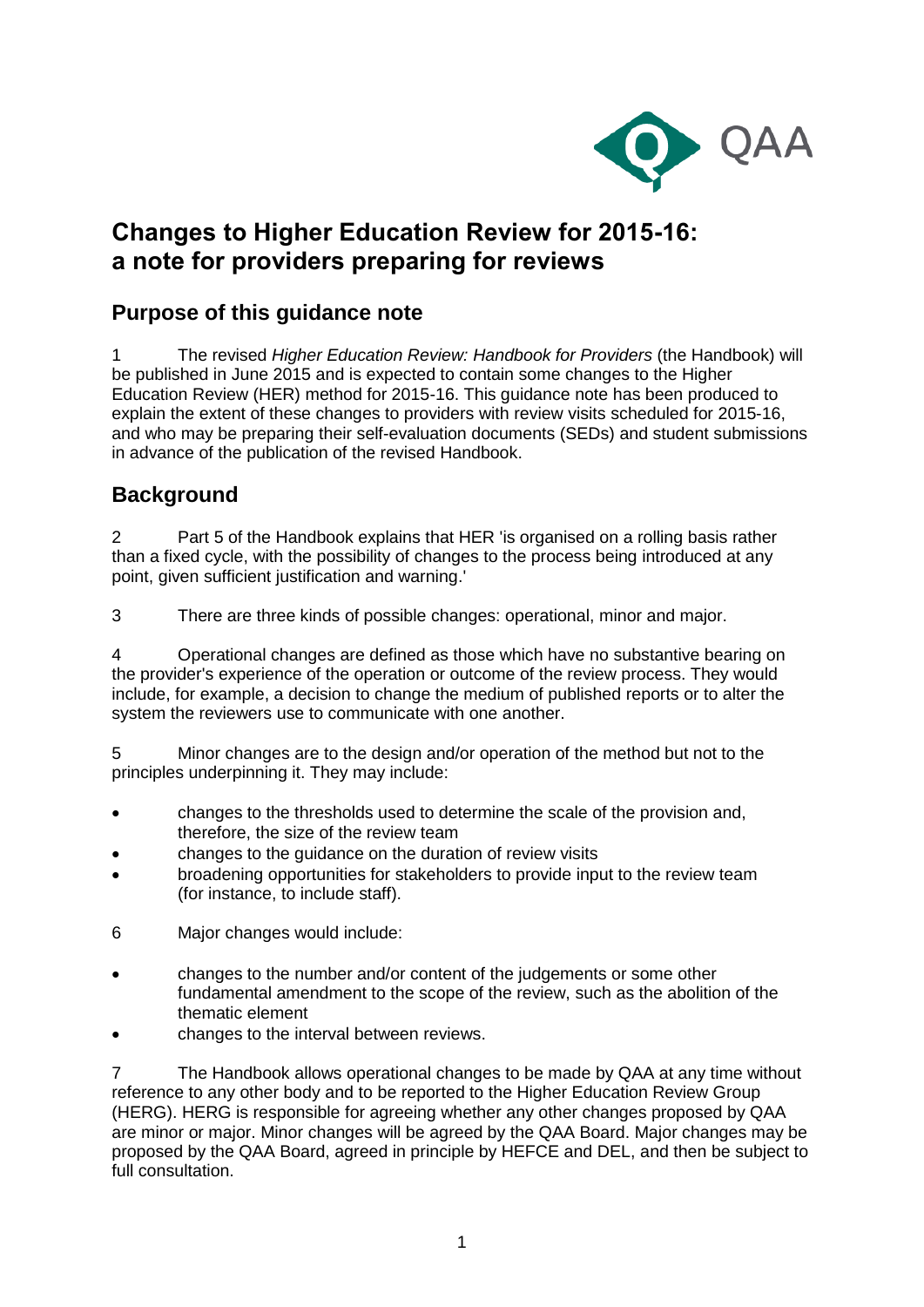8 Changes will be communicated to providers and review teams, and the date from which the change will be in operation will be made clear. It is envisaged that no operational or minor change will affect a review that has already started. For this purpose, the start of the review is deemed to be 16 weeks before the review visit (the timing of the preparatory meeting). A minor change would affect all other reviews yet to be carried out.

9 A major change would be introduced in time for the beginning of a tranche of reviews (that is, those operating within one academic year) in order to be able to distinguish easily the point at which different versions of the method became operational. This will also provide time to brief providers adequately and, where necessary, provide refresher training or briefing for review team members.

10 Alongside any changes to the method, the Handbook is also updated annually to reflect changes to the UK Quality Code for Higher Education (Quality Code).

## **Changes to the HER method and impact on providers**

11 Table 1 (page 3) sets out the operational changes to HER agreed for 2015-16. The table contains a brief description of each change and the reasons for it.

12 In addition, three minor changes have been proposed. These changes are subject to ratification by the QAA Board in June 2015, but will not have any significant impact on the preparation of SEDs and student submissions.

- 13 No major changes to the method have been proposed.
- 14 There are no changes proposed to the Quality Code.

#### **Changes to the text**

15 A number of changes to the text of the Handbook will be made for the purposes of clarifying or confirming existing practices which may be regarded as unclear or implicit in the current version. These changes are summarised in Table 2.

## **Summary**

16 This guidance note sets out within the required 16 weeks the changes which will apply to providers with review visits scheduled for the autumn term 2015. The changes, both those which are explained in the tables below and those which are yet to be ratified by the QAA Board in June 2015, are not considered to have any significant impact for the method in 2015-16 or for the work providers will be undertaking in preparation for their reviews.